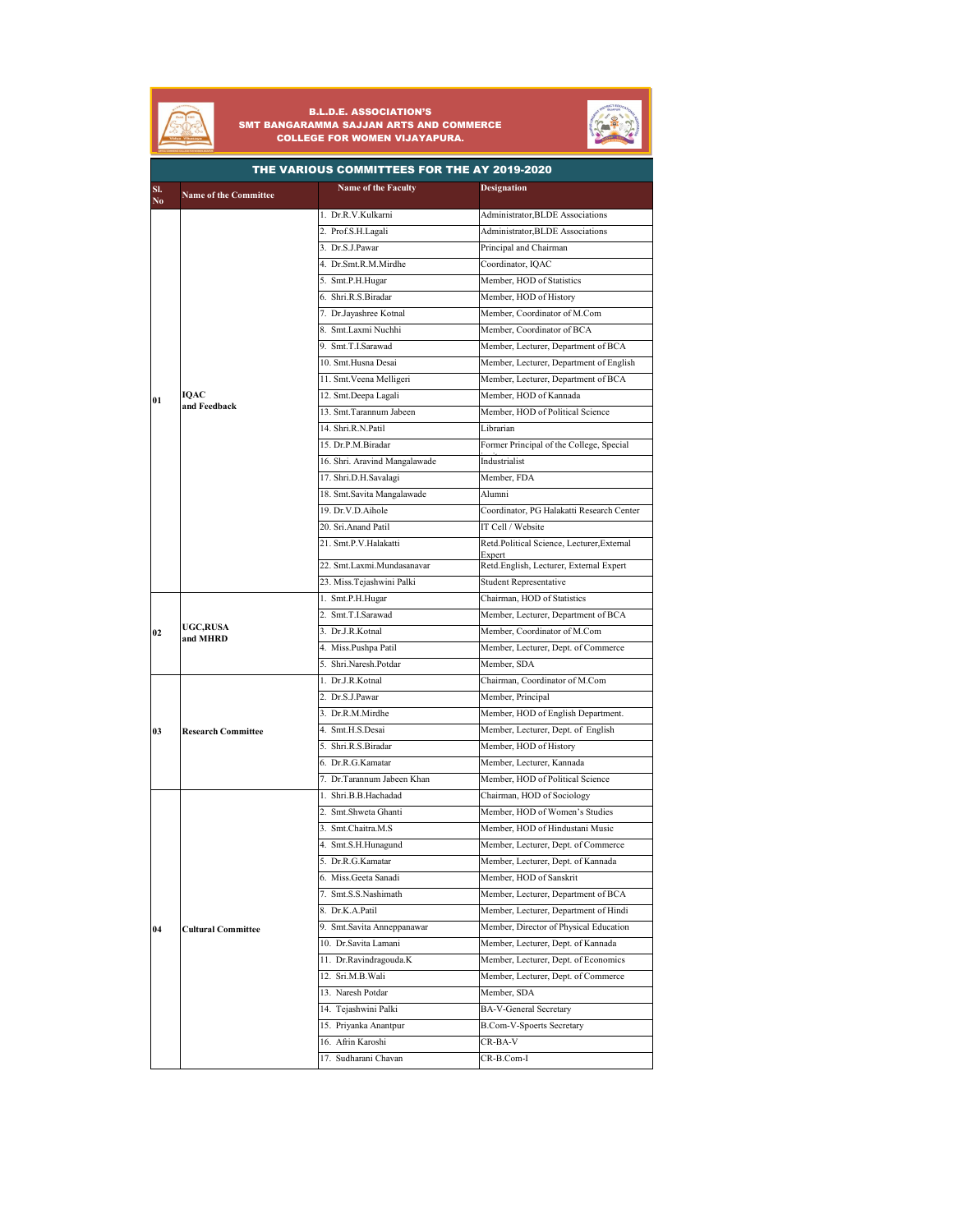|                | <b>Examination Committe</b>          | 1. Dr.S.J.Pawar                | Chairman, Principal                       |
|----------------|--------------------------------------|--------------------------------|-------------------------------------------|
|                |                                      | 2. Sri.V.S.Nandesh             | Coordinator, Asst.Prof. Dept.of Education |
|                |                                      | 3. Dr.R.M.Mirdhe               | Member, HOD of English                    |
|                |                                      | 4. Shri.R.S.Biradar            | Member, HOD of History                    |
|                |                                      | 5. Smt.P.H.Hugar               | Member, HOD of Statistics                 |
|                |                                      | 6. Dr.P.M.Biradar              | Member, Department of Economics           |
| 0 <sub>5</sub> |                                      | 7. Dr.J.R.Kotnal               | Member, Coordinator of M.Com              |
|                |                                      | 8. Smt.Laxmi Nuchhi            | Member, Coordinator of BCA                |
|                |                                      | 9. Miss Vidya.S.Hiremath       | Member, Department of Hindi               |
|                |                                      | 10. Smt.T.I.Sarawad            | Member, Department of BCA                 |
|                |                                      | 11. Smt.H.S.Desai              | Member, Department of English             |
|                |                                      | 12. Smt.Rekha Malalimath       | Member, Department of Commerce            |
|                |                                      | 13. Dr.Tarannum Jabeen K       | Member, HOD of Political Science          |
|                |                                      | 14. Smt.Deepa Lagali           | Member, HOD of Kannada                    |
|                |                                      | 15. Smt.Anita Dolli            | Member, HOD of Home Science               |
|                |                                      | 16. Chaitra, M.S.              | Member, HOD of Hindustani Music           |
|                |                                      | 17. Dr.Ravindragouda K         | Member, Lecturer, Dept. of Economics      |
|                |                                      | 18. Miss.G.B.Sanadi            | Member, Lecturer, Dept. of Sanskrit       |
|                |                                      | 19. Sri.Naresh Potdar          | Member, SDA                               |
|                |                                      | 1. Smt.Rekha.M.Malalimath      | Chairman, Department of Commerce          |
|                |                                      | 2. Smt. Veena. S. Melligeri    | Member, Lecturer, Dept. of BCA            |
|                |                                      | 3. Shweta B. Ghanti            | Member, HOD of Women's Studies            |
|                |                                      | 4. Miss.Pushpa.P.Patil         | Member, Department of Commerce            |
|                |                                      | 5.Smt.Shridevi.S.Nashimath     | Member, Lecturer, Department of BCA       |
| 06             | Parents, Alumni and Mentor<br>System | 6. Dr.Jayashri.R.Kotnal        | Member, Coordinator of M.Com              |
|                |                                      | 7. Smt.T.I.Sarawad             | Member, Lecturer, Department of BCA       |
|                |                                      | 8. Miss. Sundrabai B Kotyal    | CR-B.Com-III                              |
|                |                                      | 9. Miss.Laxmi Patil            | CR-B.Com-III                              |
|                |                                      | 10. Durga Koulagi              | $CR$ -BA-I                                |
|                |                                      | 11. Swetha Jadav               | $CR$ -BA-I                                |
|                | <b>Library Committee</b>             | 1. Dr.S.J.Pawar                | Chairman, Principal                       |
| 07             |                                      | 2. Sri.R.N.Patil               | Member, Librarian                         |
|                |                                      | 3. Smt.Teradalmath             | Member, SDA                               |
|                |                                      | 4. Sri.D.H.Savalagi            | Member, FDA                               |
|                |                                      | 5. All heads of the Department | Members                                   |
|                | <b>Sports and NCC</b>                | 1. Smt.Savita.A.Anneppanavar   | Chairman, Director of Physical Education  |
|                |                                      | 2. Smt. Shweta B.Ghanti        | Member, HOD of Women's Studies            |
|                |                                      | 3. Smt.Anita Dolli             | Member, HOD of Home Science               |
|                |                                      | 4. Dr. Savita N. Lamani        | Member, Asst Prof. Dept. of Kannada       |
|                |                                      | 5. Smt.Sridevi.S.Nashimath     | Member, Lecturer, Department of BCA       |
|                |                                      | 6. Smt.Rekha.M.Malalimath      | Member, Lecturer, Dept. of Commerce       |
| 08             |                                      | 7. Sri.M.B.Wali                | Member, Department of Commerce            |
|                |                                      | 8. Miss.Tejashwini Palki       | GS-BA-V                                   |
|                |                                      | 2. Miss.Priyanka Ananthpur     | SS-B.Com-V                                |
|                |                                      | 3. Miss.Chaitra Karjol         | CR-BCA-V                                  |
|                |                                      | 4. Ashwini Bisanal             | $CR$ -BA-III                              |
|                |                                      | 5. Bhuvaneshwari Bagali        | $CR$ -BA-III                              |
|                |                                      |                                |                                           |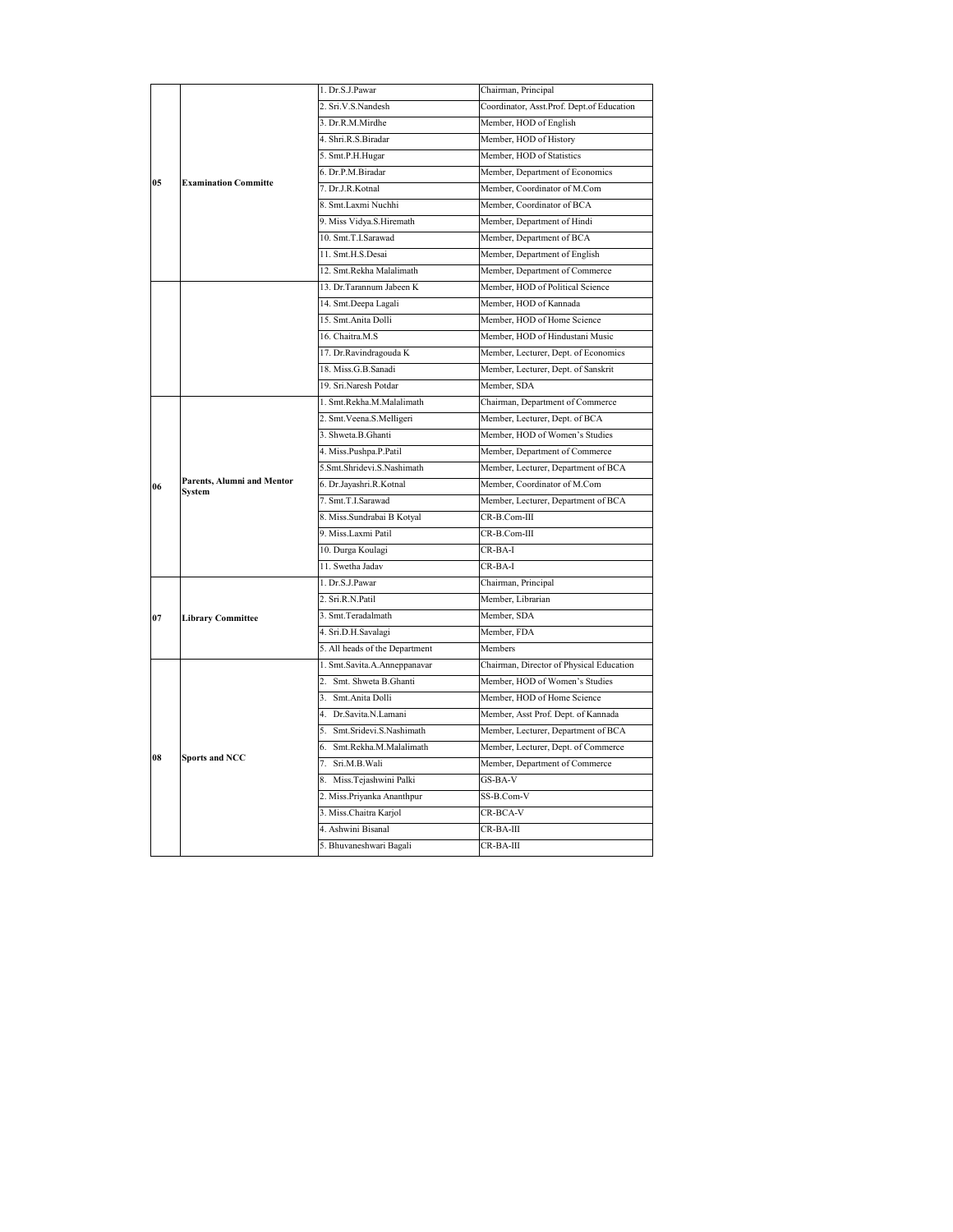|    |                                                 | 1. Shri.B.B.Hachadad        | Coordinator-NSS UNIT-I                             |
|----|-------------------------------------------------|-----------------------------|----------------------------------------------------|
|    |                                                 | 2. Smt.Shweta B Ghanti      | <b>HOD</b> of Sociology<br>Coordinator-NSS UNIT-II |
|    |                                                 |                             | HOD of Women's Studies                             |
|    |                                                 | 3. Dr.K.A.Patil             | Member, Lecturer, Department of Hindi              |
|    |                                                 | 4. Smt.Anita Dolli          | Member, HOD of Home Science                        |
|    |                                                 | 5. Dr.R.G.Kamatar           | Member, Lecturer, Dept. of Kannada                 |
|    | <b>NSS, RED CROSS</b><br>& RED<br><b>RIBBON</b> | 6. Smt. Veena. S. Melligeri | Member, Lecturer, Dept. of BCA                     |
| 09 |                                                 | 7. Smt.S.H.Hunagund         | Member, Lecturer, Dept. of Commerce                |
|    |                                                 | 8. Miss.Savita Yalawar      | CR-BCA-I                                           |
|    |                                                 | 9. Miss. Geeta Haranatti    | CR-BCA-I                                           |
|    |                                                 | 10. Miss.Durga Koulagi      | $CR$ -BA-I                                         |
|    |                                                 | 11. Miss.Swetha Jadav       | $CR$ -BA-I                                         |
|    |                                                 | 12. Miss.Sudharani Chavan   | $CR$ - $R$ . $Com-I$                               |
|    |                                                 | 13. Miss. Vani Kotyal       | $CR-B:Com-I$                                       |
|    |                                                 | 1. Smt.L.A.Nuchhi           | Chairman, Coordinator of BCA                       |
|    |                                                 | 2. Smt.Husna.S.Desai        | Member, Lecturer, Department of English            |
|    |                                                 | 3. Smt.Rekha.M.Malalimath   | Member, Lecturer, Dept. of Commerce                |
|    |                                                 | 4. Smt.Dr.J.R.Kotnal        | Member, Coordinator of M.Com                       |
|    |                                                 | 5. Miss. Vidya. S. Hiremath | Member, Lecturer, Department of Hindi              |
| 10 | <b>Career Guidance and Placement</b>            | 6. Shri.V.S.Nandesh         | Member, Asst.Prof.Dept.of Education                |
|    |                                                 | 7. Sri.Tousif Bagawan       | Member, Lecturer, Department of English            |
|    |                                                 | 8. Sri.M.B.Wali             | Member, Lecturer, Dept. of Commerce                |
|    |                                                 | 9. Miss.Afrin Karoshi       | $CR$ -BA-V                                         |
|    |                                                 | 10. Miss. Ashwini patil     | CR-B.Com-V                                         |
|    |                                                 |                             | CR-BCA-V                                           |
|    |                                                 | 11. Miss.Chaitra Karjol     |                                                    |
|    |                                                 | 1. Sri.R.S.Biradar          | Chairman, HOD of History                           |
|    |                                                 | 2. Smt.Deepa.S.Lagali       | Member, HOD of Kannada                             |
|    |                                                 | 3. Smt.Dr.R.G.Kamatar       | Member, Lecturer, Dept. of Kannada                 |
|    |                                                 | 4. Smt.L.A.Nuchhi           | Member, Coordinator of BCA                         |
| 11 | <b>Student Welfare Committee</b>                | 5. Smt.Savita.Anneppanavar  | Member, Director of Physical Education             |
|    |                                                 | 6. Sri.M.B.Wali             | Member, Lecturer, Dept. of Commerce                |
|    |                                                 | 7. Miss.Durga Koulagi       | $CR$ -BA-I                                         |
|    |                                                 | 8. Miss.Sudharani Chavan    | CR-B.Com-I                                         |
|    |                                                 | 9. Miss.Savita Yalawar      | CR-BCA-I                                           |
|    |                                                 | 1. Dr.S.J.Pawar             | Chairman, Principal                                |
|    |                                                 | 6. Dr.R.M.Mirdhe            | Member, HOD of English                             |
|    | <b>Grievance Redressal cell</b>                 | 2. Smt.P.H.Hugar            | Member, HOD of Statistics                          |
|    |                                                 | 3. Dr.J.R.Kotnal            | Member, Coordinator of M.Com                       |
|    |                                                 | 4. Smt.L.A.Nuchhi           | Member, Coordinator BCA                            |
|    |                                                 | 5. Smt.Deepa.S.Lagali       | Member, HOD of Kannada                             |
| 12 |                                                 | 7. Dr.P.M.Biradar           | Member, Lecturer, Dept. of Economics               |
|    |                                                 | 8. Smt.T.I.Sarawad          | Member, Lecturer, Dept of BCA                      |
|    |                                                 | 9. Smt.Husna.S.Desai        | Member, Lecturer, Dept. of English                 |
|    |                                                 | 10. Miss.Ashwini Bisanal    | $CR$ -BA-III                                       |
|    |                                                 | 11. Miss. Sundrabai B Patil | CR-B.Com-III                                       |
|    |                                                 | 12. Miss.Suma Pattar        | CR-BCA-III                                         |
|    |                                                 |                             |                                                    |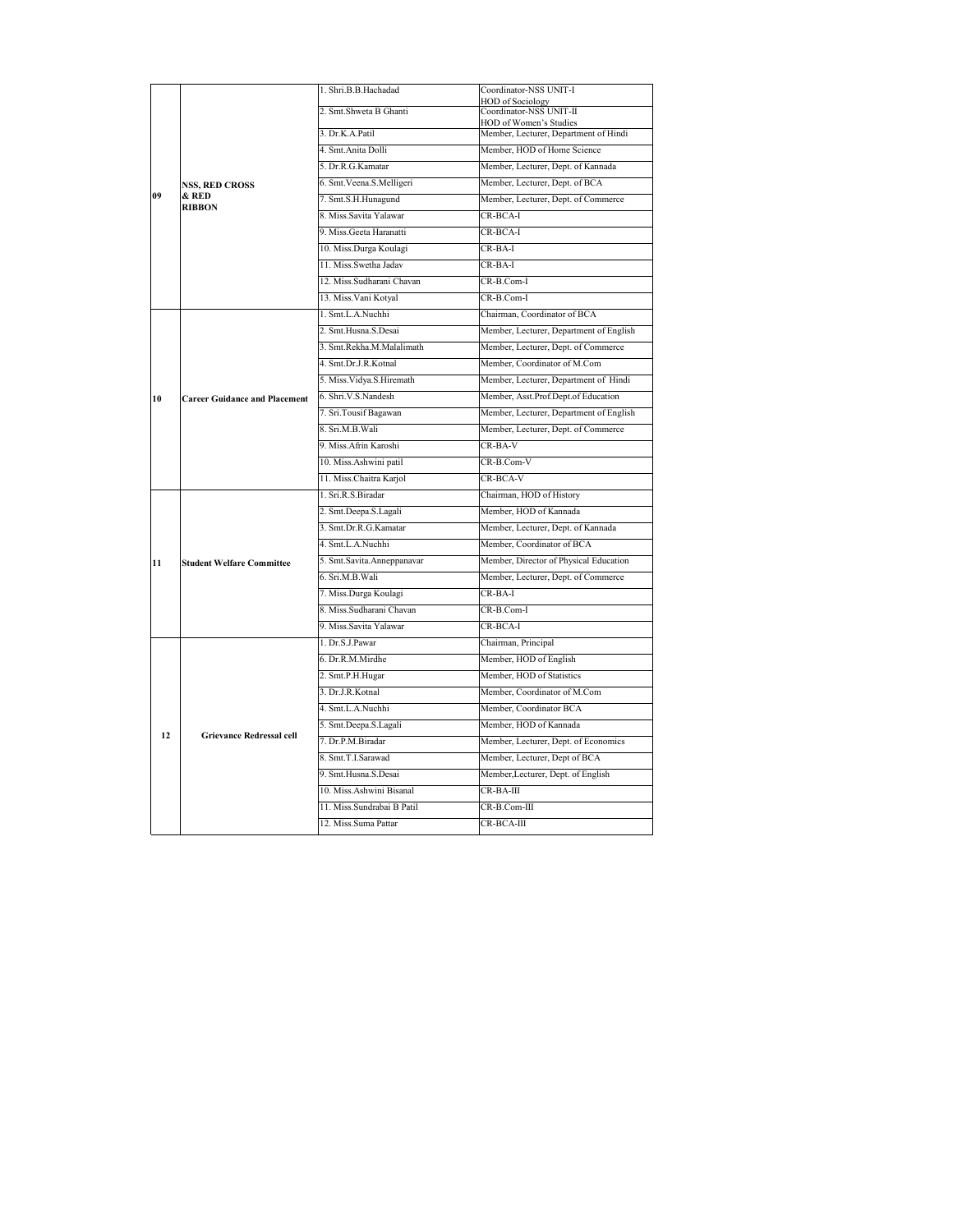|    | <b>Admission Committee</b>                                      | 1. Dr.S.J.Pawar            | Chairman, Principal                  |
|----|-----------------------------------------------------------------|----------------------------|--------------------------------------|
|    |                                                                 | 2.Dr.R.M.Mirdhe            | Member, HOD of English               |
|    |                                                                 | 3. Smt.P.H.Hugar           | Member, HOD of Statistics            |
|    |                                                                 | 4. Dr.J.R.Kotnal           | Member, Coordinator of M.Com         |
|    |                                                                 | 5. Smt.L.A.Nuchhi          | Member, Coordinator of BCA           |
|    |                                                                 | 6. Sri.B.B.Hachadad        | Member, HOD of Sociology             |
| 13 |                                                                 | 7. Dr.P.M.Biradar          | Member, Lecturer, Dept. of Economics |
|    |                                                                 | 8. Smt.J.R.Patil           | Member, SDA                          |
|    |                                                                 | 9. Smt. Anita Dolli        | Member, HOD of Home Science          |
|    |                                                                 | 10. Miss. Geeta Sanadi     | Member, HOD of Sanskrit              |
|    |                                                                 | 11. Smt.Shweta B Ghanti    | Member, HOD of Women's Studies       |
|    |                                                                 | 12. Smt.Chaitra.M.S.       | Member, HOD of Hindustani Music      |
|    |                                                                 | 13. Sri.V.S.Nandesh        | Member, HOD of Education             |
|    |                                                                 | 1. Dr.S.J.Pawar            | Chairman, Principal                  |
|    |                                                                 | 2.Dr.R.M.Mirdhe            | Member, HOD of English               |
|    |                                                                 | 3. Smt.P.H.Hugar           | Member, HOD of Statistics            |
|    |                                                                 | 4. Sri.B.B.Hachadad        | Member, HOD of Sociology             |
|    | Anti Ragging and Prevention of<br><b>Sexual Harassment Cell</b> | 5. Sri.R.S.Biradar         | Member, HOD of History               |
| 14 |                                                                 | 6. Dr.J.R.Kotnal           | Member, Coordinator of M.Com         |
|    |                                                                 | 7. Smt.L.A.Nuchhi          | Member, Coordinator of BCA           |
|    |                                                                 | 8. Dr.P.M.Biradar          | Member Lecturer, Dept. of Economics  |
|    |                                                                 | 9. Sri.R.N.Patil           | Member, Librarian                    |
|    |                                                                 | 10. Miss.Durga Koulagi     | $CR-BA-I$                            |
|    |                                                                 | 11. Miss.Sudharani Chavan  | CR-B.Com-I                           |
|    |                                                                 | 12. Miss.Savita Yalawar    | $CR-BCA-I$                           |
|    | <b>Academic Audit Committee</b>                                 | 1. Smt.P.H.Hugar           | Chairman, Department of Statistics   |
|    |                                                                 | 2. Smt.Deepa Lagali        | Member, Department of Kannada        |
|    |                                                                 | 3. Dr.Tarannum Jabeen Khan | Member, Department of Political Sci  |
| 15 |                                                                 | 4. Sri.Tousif Bagawan      | Member, Department of English        |
|    |                                                                 | 5. Smt.T.I.Sarawad         | Member, Department of BCA            |
|    |                                                                 | 6. Smt.S.H.Hunugund        | Member, Department of Commerce       |
|    |                                                                 | 7. Sri.K.A.Patil           | Member, Department of Hindi          |
|    |                                                                 | 1. Dr.S.J.Pawar            | Chairman, Principal                  |
|    |                                                                 |                            |                                      |